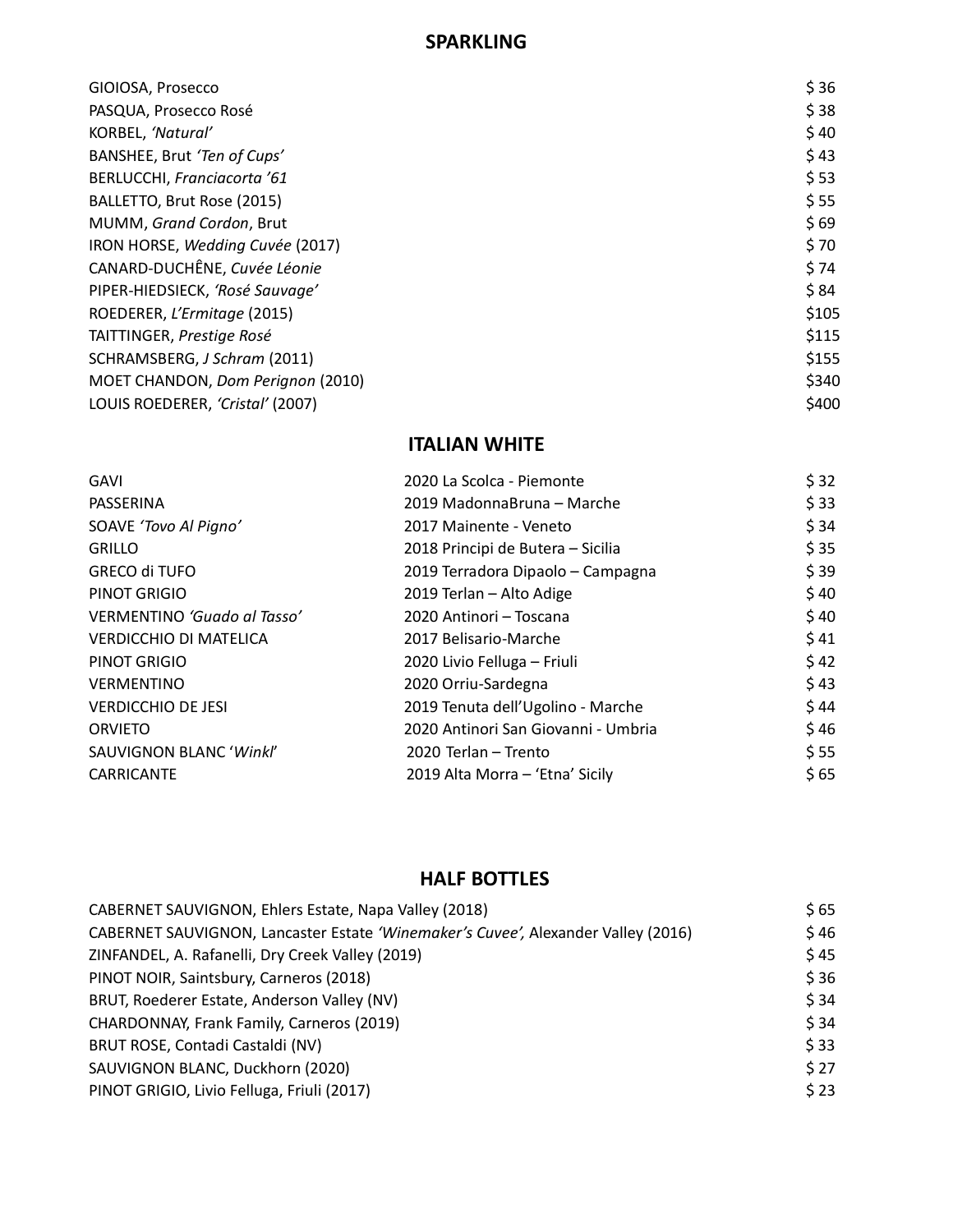## **CHARDONNAY**

| LANDMARK 'Overlook'                                    | 2019 Sonoma County     | \$36  |
|--------------------------------------------------------|------------------------|-------|
| BALLETTO 'Teresa's Unoaked'                            | 2021 Russian River     | \$37  |
| SONOMA COAST VINEYARDS 'Gold Ridge'                    | 2018 Sonoma Coast      | \$40  |
| DAVIS BYNUM 'River West Vineyard'                      | 2017 Russian River     | \$41  |
| <b>GUNDLACH BUNDSCHU</b>                               | 2019 Sonoma Coast      | \$42  |
| <b>NEYERS</b>                                          | 2017 Carneros          | \$46  |
| <b>HARTFORD COURT</b>                                  | 2019 Russian River     | \$47  |
| <b>DUTTON ESTATE</b>                                   | 2018 Russian River     | \$48  |
| LA FOLLETTE 'San Giacomo - Green Acres'                | 2017 Sonoma Coast      | \$52  |
| DEHLINGER 'Garbro Ranch'                               | 2018 Russian River     | \$54  |
| <b>DUTTON GOLDFIELD</b>                                | 2018 Russian River     | \$56  |
| MARTINELLI 'Bella Vigna'                               | 2018 Sonoma Coast      | \$58  |
| <b>JORDAN</b>                                          | 2017 Russian River     | \$59  |
| <b>FRANK FAMILY</b>                                    | 2019 Carneros          | \$64  |
| <b>ROMBAUER</b>                                        | 2020 Carneros          | \$68  |
| SONOMA CUTRER 'Winemakers Edition $-40$ <sup>th'</sup> | 2019 Sonoma Coast      | \$84  |
| <b>ROCHIOLI</b>                                        | 2019 Russian River     | \$90  |
| WILLIAMS-SELYEM 'Unoaked'                              | 2020 Russian River     | \$93  |
| SHAFER 'Red Shoulder Ranch'                            | 2019 Carneros          | \$98  |
| KISTLER 'Les Noisetiers'                               | 2019 Sonoma Coast      | \$100 |
| WILLIAMS-SELYEM 'Drake Estate'                         | 2018 Russian River     | \$140 |
| J. ROCHIOLI 'Little Hill'                              | 2020 Russian River     | \$190 |
|                                                        | <b>SAUVIGNON BLANC</b> |       |
|                                                        |                        |       |
| <b>RAMAZZOTTI</b>                                      | 2019 Alexander Valley  | \$3   |
| <b>EMMOLO</b>                                          | 2020 Napa              | \$33  |
| <b>HANNA</b>                                           | 2021 Russian River     | \$35  |
| DUTTON ESTATE 'Kylie's Cuvée'                          | 2019 Dutton Ranch      | \$36  |
| <b>MATANZAS CREEK</b>                                  | 2020 Sonoma County     | \$37  |
| <b>EHRET</b>                                           | 2020 Sonoma County     | \$38  |
| <b>TRIONE</b>                                          | 2019 Russian River     | \$39  |
| <b>GIRARD</b>                                          | 2021 Napa              | \$40  |
| <b>CHALK HILL ESTATE</b>                               | 2019 Russian River     | \$44  |
| SILVERADO 'Miller Ranch' (1L)                          | 2020 Napa              | \$46  |
| QUIVIRA 'Fig Tree Vineyard'                            | 2020 Dry Creek Valley  | \$52  |
| CAKEBREAD                                              | 2020 Napa              | \$59  |
| <b>ROCHIOLI</b>                                        | 2020 Russian River     | \$65  |
| J. ROCHIOLI 'Old Vine'                                 | 2021 Russian River     | \$145 |
|                                                        | <b>ROSÉ</b>            |       |
| RAMAZZOTTI (Sangiovese)                                | 2019 Russian River     | \$34  |
| <b>RODNEY STRONG (Pinot Noir)</b>                      | 2020 Russian River     | \$35  |
| FATHIA (Pinot Noir)                                    | 2020 Russian River     | \$38  |
| KOKOMO 'Paulines Vineyard' (Grenache)                  | 2021 Dry Creek         | \$39  |
| <b>COPAIN (Pinot Noir)</b>                             | 2021 Mendocino         | \$40  |
| <b>FLOWERS (Pinot Noir)</b>                            | 2021 Sonoma Coast      | \$54  |
| EHLERS ESTATE 'Sylvanie' (Cab Sauv)                    | 2021 Napa              | \$62  |
|                                                        |                        |       |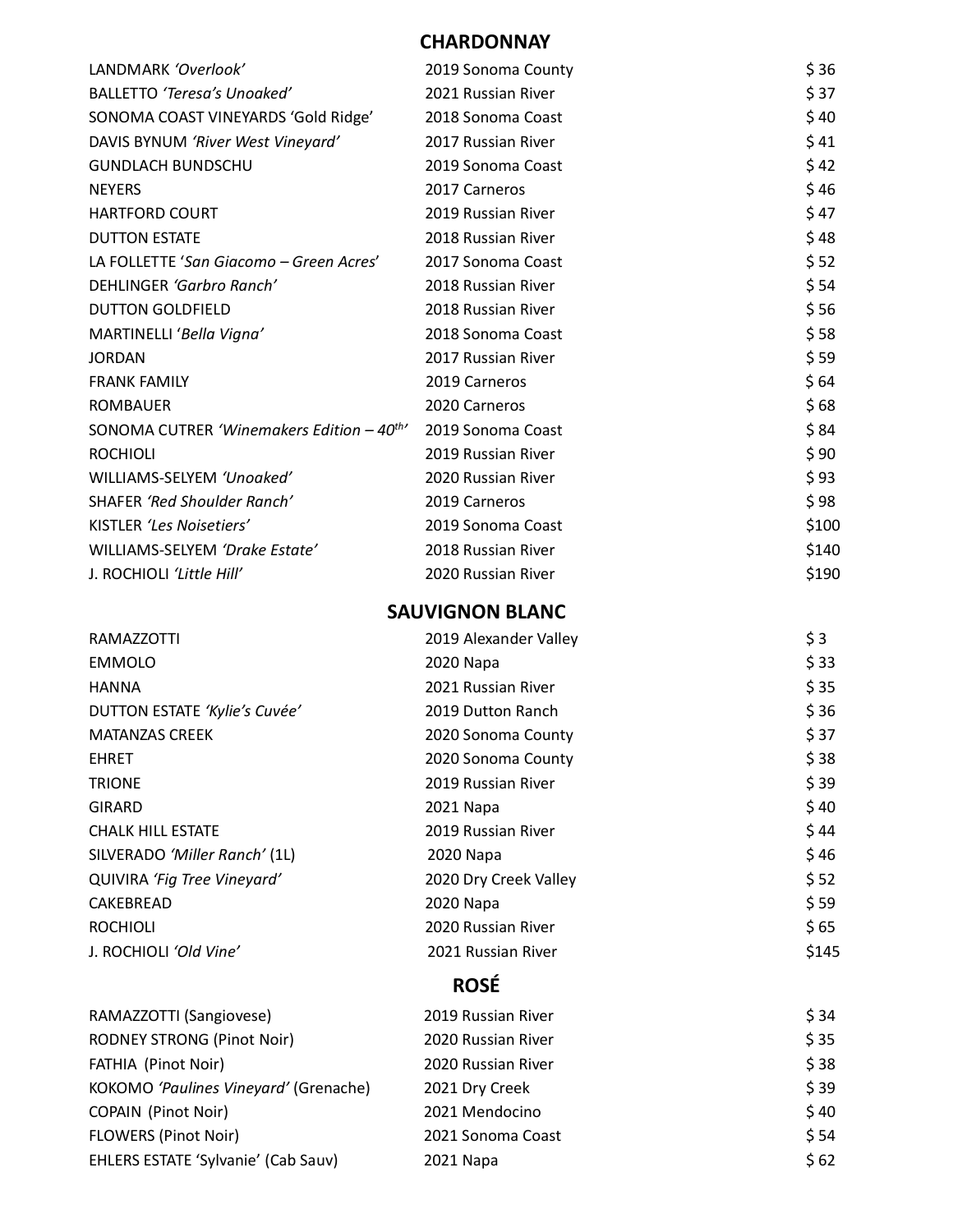#### **PINOT NOIR**

| <b>BALLETTO</b>                           | 2019 Russian River          | \$44  |
|-------------------------------------------|-----------------------------|-------|
| BENNETT VALLEY CELLARS 'Bin 6410'         | 2019 Sonoma County          | \$45  |
| <b>DAVIS BYNUM</b>                        | 2018 Russian River          | \$45  |
| <b>HANNA</b>                              | 2016 Russian River          | \$46  |
| <b>JACKSON ESTATE</b>                     | 2017 Petaluma Gap           | \$47  |
| <b>TRIONE</b>                             | 2017 Russian River          | \$49  |
| <b>TRECINI</b>                            | 2019 Russian River          | \$52  |
| DUTTON ESTATE 'Karmen Isabella'           | 2019 Russian River          | \$54  |
| LA CREMA                                  | 2014 Anderson Valley        | \$ 57 |
| MER SOLEIL 'Reserve'                      | 2018 Santa Lucia Highlands  | \$59  |
| <b>FAILLA</b>                             | 2021 Sonoma Coast           | \$62  |
| <b>DUTTON GOLDFIELD</b>                   | 2018 Russian River          | \$63  |
| SAINTSBURY                                | 2019 Carneros               | \$64  |
| <b>JAMES FAMILY</b>                       | 2016 Russian River          | \$65  |
| MARTINELLI 'Bella Vigna'                  | 2018 Sonoma Coast           | \$68  |
| HARTFORD COURT 'Lands Edge'               | 2019 Russian River          | \$69  |
| SIDURI 'Parsons Vineyard'                 | 2015 Russian River          | \$70  |
| <b>CHALK HILL ESTATE</b>                  | 2016 Russian River          | \$73  |
| SONOMA CUTRER 'Woodford Reserve Barrel'   | 2018 Russian River          | \$77  |
| <b>BELLE GLOS 'Dairyman'</b>              | 2019 Russian River          | \$78  |
| <b>GOLDENEYE</b>                          | 2019 Anderson Valley        | \$83  |
| <b>OCCIDENTAL</b>                         | 2019 Freestone - Occidental | \$85  |
| <b>MERRY EDWARDS</b>                      | 2018 Russian River          | \$94  |
| DEHLINGER 'Goldridge'                     | 2018 Russian River          | \$95  |
| DUMOL 'Wester Reach'                      | 2017 Russian River          | \$ 99 |
| <b>DOMAINE DELLA</b>                      | 2018 Russian River          | \$105 |
| PAPAPIETRO PERRY                          | 2018 Russian River          | \$108 |
| <b>ROCHIOLI</b>                           | 2019 Russian River          | \$110 |
| WILLIAMS SELYEM 'Russian River Selection' | 2018 Russian River          | \$124 |
| DUTTON GOLDFIELD 'Devils Gulch'           | 2019 Marin County           | \$128 |
| WILLIAMS SELYEM 'Calegari Vineyard'       | 2018 Russian River          | \$145 |
| <b>KOSTA BROWNE</b>                       | 2013 Sonoma Coast           | \$150 |
| WILLIAMS SELYEM 'Bucher Vineyard'         | 2018 Russian River          | \$155 |
| WILLIAMS SELYEM 'Eastside Road Neighbors' | 2018 Russian River          | \$165 |
| KOSTA BROWNE 'Giusti Ranch'               | 2017 Russian River          | \$185 |
| KOSTA BROWNE 'Garys Vineyard'             | 2014 Santa Lucia Heights    | \$190 |
| WILLIAMS SELYEM 'Westside Road'           | 2019 Russian River          | \$195 |
| WILLIAMS-SELYEM 'Rochioli River Block'    | 2019 Russian River          | \$210 |
| KOSTA BROWNE 'Bootleggers Hill'           | 2016 Russian River          | \$215 |
| KOSTA BROWNE '4-Barrel'                   | 2011 Russian River          | \$275 |
| CIRQ 'Russian River Blend'                | 2017 Russian River          | \$295 |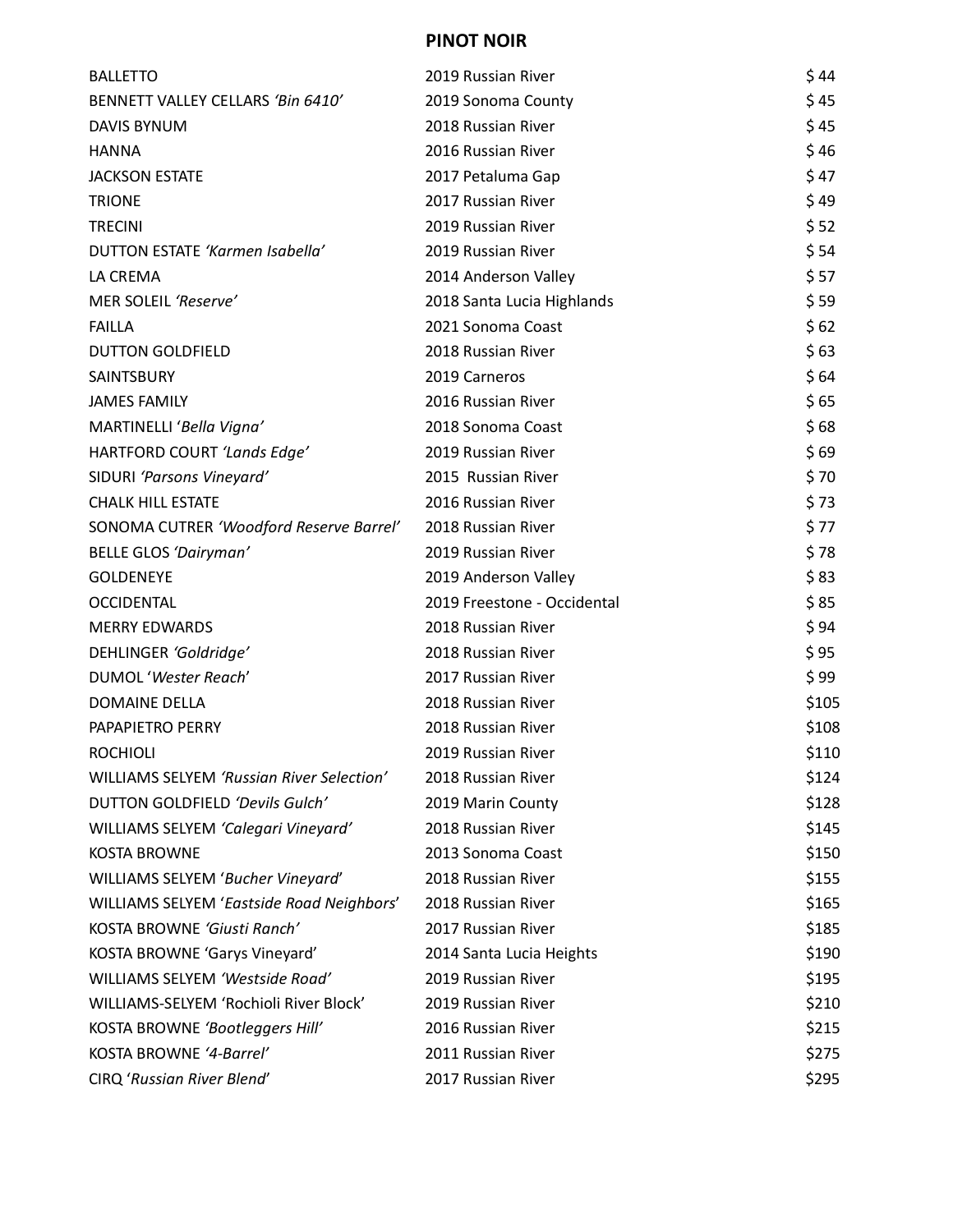## **CABERNET SAUVIGNON**

| ALEXANDER VALLEY VINEYARDS            | 2019 Alexander Valley                           | \$42      |
|---------------------------------------|-------------------------------------------------|-----------|
| <b>ARROWOOD</b>                       | 2018 Sonoma Estates                             | \$47      |
| <b>ROTH</b>                           | 2019 Alexander Valley                           | \$49      |
| <b>BEAULIEU</b>                       | 2017 Napa                                       | \$54      |
| KENWOOD 'Jack London'                 | 2017 Sonoma Mountain                            | \$55      |
| <b>MARIETTA 'Game Trail'</b>          | 2018 Yorkville Highlands                        | \$58      |
| <b>EHRET 'Bavarian Lion Vineyard'</b> | 2017 Knight Valley Estate                       | \$62      |
| <b>ROSATI</b>                         | 2011 Mendocino                                  | \$74      |
| <b>WHITEHALL LANE</b>                 | 2017 Napa                                       | \$75      |
| <b>PINE RIDGE</b>                     | 2018 Napa                                       | \$79      |
| <b>FAUST</b>                          | 2018 Napa                                       | \$83      |
| A. RAFANELLI                          | 2017 Dry Creek                                  | \$87      |
| <b>FRANK FAMILY</b>                   | 2018 Napa                                       | \$88      |
| <b>DUCKHORN</b>                       | 2019 Napa                                       | \$89      |
| SOJOURN                               | 2016 Oakville - Napa                            | \$91      |
| <b>FREEMARK ABBEY</b>                 | 2017 Napa                                       | \$94      |
| <b>CORNERSTONE 'Calistoga'</b>        | 2016 Napa                                       | \$95      |
| LANCASTER ESTATE 'Winemaker's Cuvee'  | 2018 Alexander Valley                           | \$99      |
| <b>JORDAN</b>                         | 2016 Alexander Valley                           | \$108     |
| <b>ROMBAUER</b>                       | 2019 Napa                                       | \$120     |
| <b>SILVER OAK</b>                     | 2017 Alexander Valley                           | \$130     |
| <b>JOSEPH PHELPS</b>                  | 2018 Napa                                       | \$140     |
| CT. ST. JEAN 'Cinq Cepages'           | 2015 Sonoma County                              | \$170     |
| <b>NAPANOOK</b>                       | 2018 Napa                                       | \$175     |
| CAYMUS (1 Liter)                      | 2019 Napa                                       | \$180     |
| ST. SUPERY 'Dollarhide'               | 2016 Napa                                       | \$180     |
| SEBASTIANI 'Cherry Block'             | 2017 Sonoma County                              | \$195     |
| CHATEAU MONTALENA ESTATE              | 2017 Napa                                       | \$215     |
| <b>SILVER OAK</b>                     | 2016 Napa                                       | \$220     |
| INGLENOOK 'Rubicon'                   | 2014 Napa                                       | \$240     |
| CAKE BREAD CELLARS 'Dancing Bear'     | 2017 Napa - Howell Mountain                     | \$290     |
| RIDGE 'Monte Bello'                   | 2018 Santa Cruz                                 | \$330     |
| SHAFER 'Hillside Select'              | 2017 Napa                                       | \$470     |
| <b>DOMINUS ESTATE</b>                 | 2018 Napa (100pt J.S. - #1 2021 Wine Spectator) | \$650     |
| <b>OPUS ONE</b>                       | 2008 / 2018 - Napa                              | \$740/590 |
|                                       | <b>ZINFANDEL</b>                                |           |
| <b>SEGHESIO</b>                       | 2020 Sonoma County                              | \$42      |
| <b>KOKOMO</b>                         | 2019 Dry Creek                                  | \$45      |
| SBRAGIA 'Gino's Zin'                  | 2017 Dry Creek Valley                           | \$46      |
| RAMAZZOTTI 'Ricordo'                  | 2016 Dry Creek                                  | \$49      |
| DRY CREEK VINEYARDS 'Old Vine'        | 2018 Dry Creek                                  | \$58      |
| RIDGE 'East Bench'                    | 2019 Dry Creek                                  | \$60      |
| <b>GAMBA</b>                          | 2019 Russian River                              | \$62      |
| GIRARD 'Old Vine'                     | 2018 Napa                                       | \$65      |
| ROMBAUER 'El Dorado'                  | 2019 Twin Rivers Vnyd. - Sierra Nevada          | \$74      |
| A. RAFANELLI                          | 2019 Dry Creek                                  | \$79      |
| DUTTON GOLDFIELD 'Morelli Lane'       | 2018 Russian River                              | \$88      |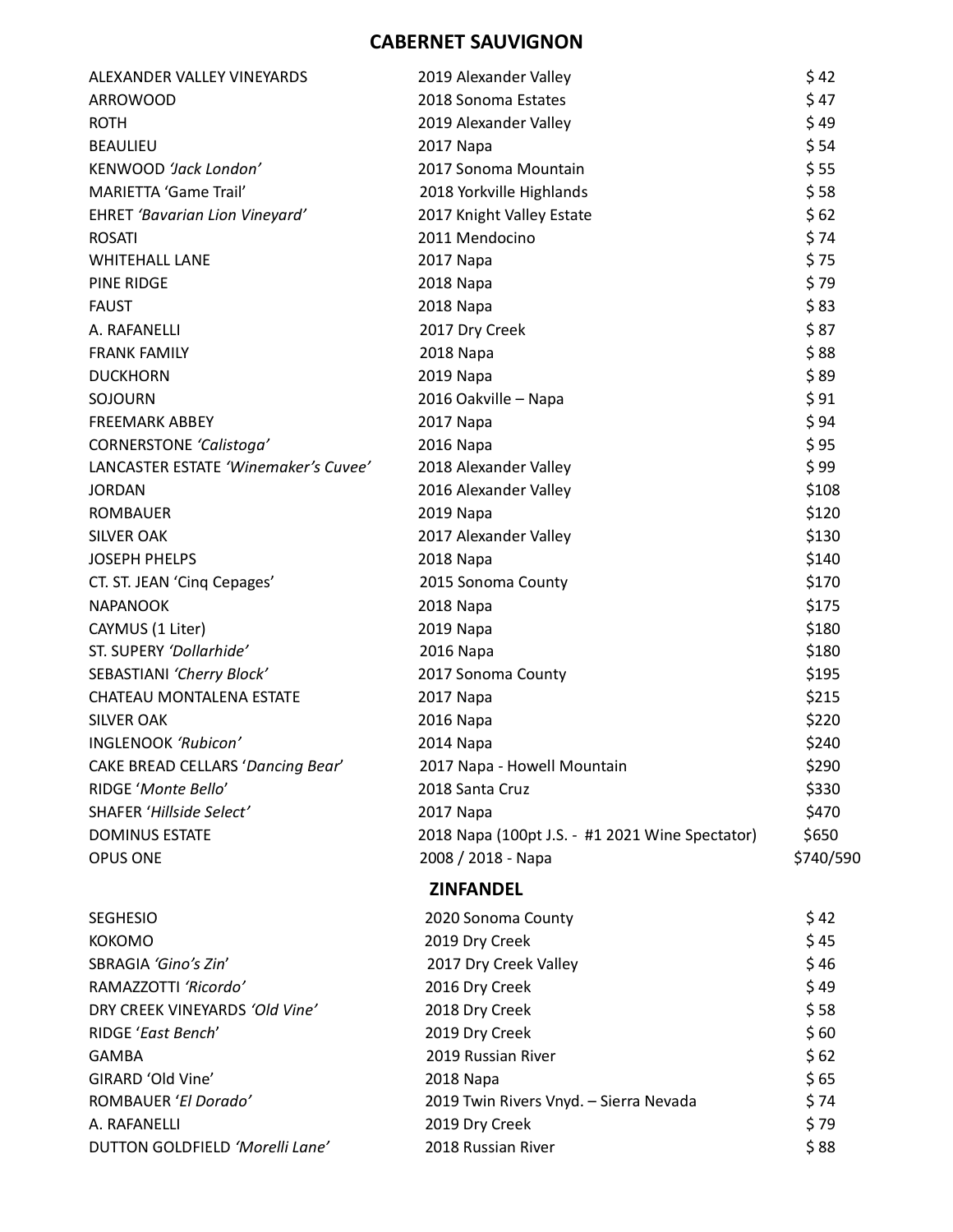# **ITALIAN RED**

| NIEDERRA ROSSO                        | 2016 Contini – Sardegna                | \$33  |
|---------------------------------------|----------------------------------------|-------|
| CANNONAU                              | 2016 Contini - Sardegna                | \$34  |
| MORELLINO DI SCANSANO                 | 2019 Fattoria Le Pupille - Toscana     | \$36  |
| TOSCANA ROSSO 'Mongrana'              | 2018 Querciabella - Toscana            | \$38  |
| <b>NEBBIOLO</b>                       | 2019 Bava - Piemonte                   | \$39  |
| DOLCETTO 'Madonna del Dono'           | 2016 Marchesi di Barolo - Piemonte     | \$41  |
| <b>BARBERA</b>                        | 2019 Giacomo Borgogno - Piemonte       | \$47  |
| ROSSO di MONTALCINO                   | 2019 La Magia - Toscana                | \$49  |
| CHIANTI 'Riserva di Famiglia'         | 2014 Cecchi - Toscana                  | \$50  |
| SUPER TUSCAN 'Modus'                  | 2017 Ruffino - Toscana                 | \$52  |
| <b>SCHIOPPETTINO</b>                  | 2014 Traverso-Friuli                   | \$55  |
| CHIANTI RISERVA 'Vecchie Viti'        | 2016 Nipozzano - Ruffina               | \$58  |
| ROSSO di MONTALCINO                   | 2019 Il Poggione - Toscana             | \$59  |
| MONTEPULCIANO 'Tenuta Rossa'          | 2016 Pasetti - Abruzzo                 | \$68  |
| SAGRANTINO                            | 2015 Benedetti e Grigi - Umbria        | \$70  |
| NEBBIOLO 'Ca'Morei'                   | 2016 Sandrofay - Lombardia             | \$75  |
| <b>BAROLO</b>                         | 2017 Gianfranco Alessandria - Piemonte | \$77  |
| NERELLO MASCALESE 'Eruzione 1614'     | 2017 Planeta - Sicilia                 | \$78  |
| AMARONE                               | 2017 Farina - Veneto                   | \$79  |
| <b>BARBARESCO</b>                     | 2017 Prunotto - Piemonte               | \$83  |
| <b>PROMIS</b>                         | 2018 Gaja - Toscana                    | \$84  |
| CHIANTI CLASSICO RISERVA 'Tignanello' | 2017 Antinori - Toscana                | \$85  |
| <b>BRUNELLO</b>                       | 2015 La Poderina - Toscana             | \$90  |
| <b>LAMAIONE</b>                       | 2013 Castelgiocondo - Montalcino       | \$92  |
| AMARONE                               | 2015 Crosara le Strie-Veneto           | \$95  |
| <b>BRUNELLO</b>                       | 2011 Amantis - Toscana                 | \$97  |
| SITO MORESCO                          | 2017 Gaja - Piemonte                   | \$98  |
| <b>AMARONE</b>                        | 2016 Bertani - Veneto                  | \$100 |
| <b>BARBARESCO</b>                     | 2016 Morassino - Piemonte              | \$105 |
| <b>BRUNELLO</b>                       | 2015 Mastrojanni - Toscana             | \$110 |
| <b>BAROLO</b>                         | 2014 Pio Cesare - Piemonte             | \$135 |
| <b>BAROLO 'Terlo Costa Grimaldi'</b>  | 2015 Luigi Einaudi - Piemonte          | \$140 |
| <b>MAGARI</b>                         | 2018 Ca'Marcanda - Toscana             | \$145 |
| BAROLO 'Bussia'                       | 2015 Luigi Einaudi - Piemonte          | \$150 |
| AMARONE RISERVA 'Costasera'           | 2013 Masi - Veneto                     | \$160 |
| BAROLO 'Castelletto Vigna Pressenda'  | 2015 Conterno Fantino - Piemonte       | \$165 |
| V. NOBILE di MONTEPULCIANO 'Il Nocio' | 2015 Boscarelli - Toscana              | \$198 |
| BAROLO 'Aleste'                       | 2015 Luciano Sandrone - Piemonte       | \$220 |
| <b>TIGNANELLO</b>                     | 2018 Antinori - Toscana                | \$250 |
| <b>BRUNELLO RISERVA</b>               | 2012 Fuligni - Toscana                 | \$290 |
| BRUNELLO 'Vigna Schiena d'Asino'      | 2015 Mastrojanni - Toscana             | \$300 |
| SASSICAIA                             | 2018 Bolgheri - Toscana                | \$420 |
| BAROLO 'Sperss'                       | 2014 Gaja - Piemonte                   | \$440 |
| SOLAIA                                | 2017 Antinori - Toscana                | \$600 |